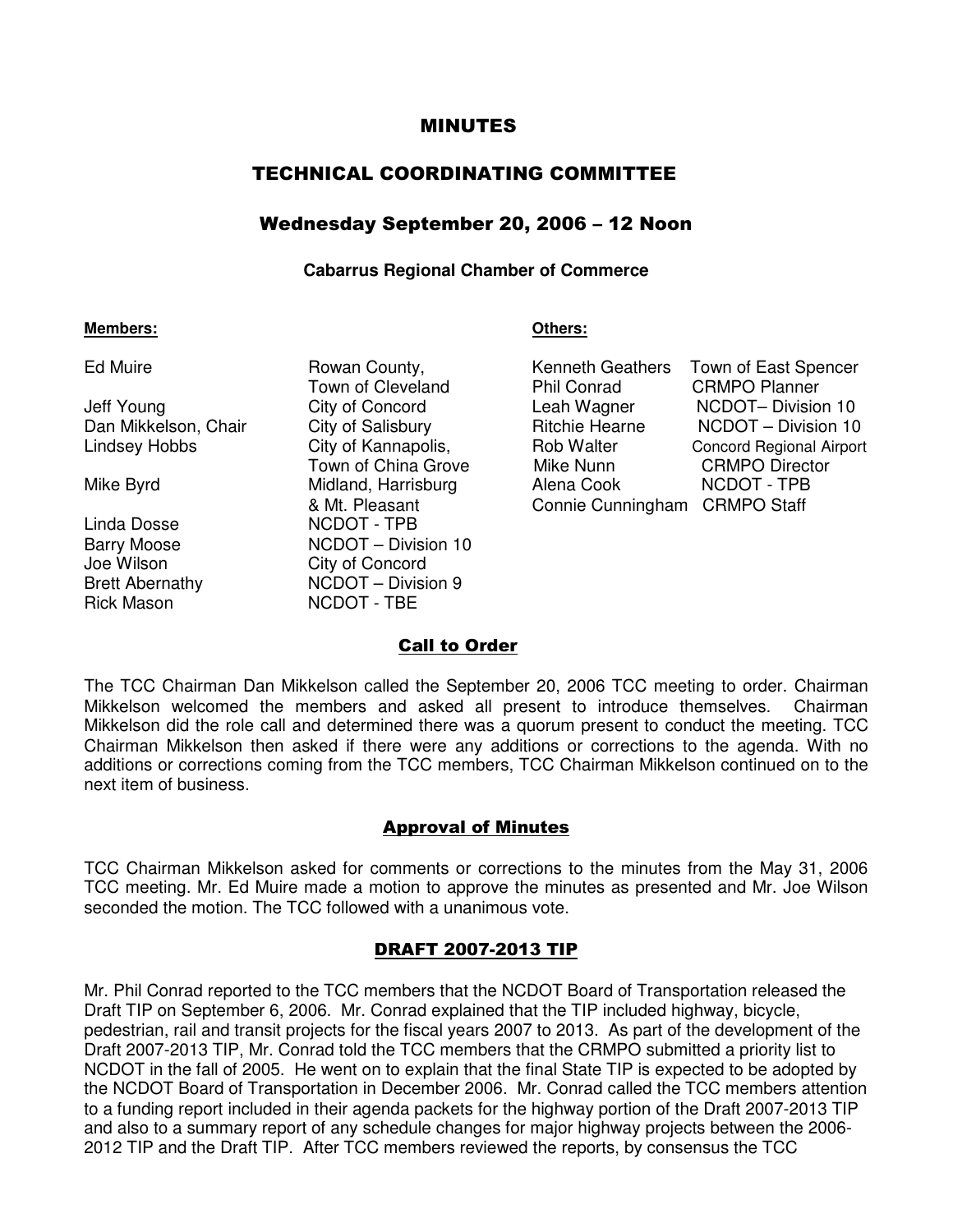members recommended to TAC that a meeting be arranged with NCDOT to discuss the Draft 2007- 2013 TIP.

# Request to Join CRMPO by Town of East Spencer

Phil Conrad informed the members of the TCC that the Town of East Spencer has expressed an interest in becoming a member of the Cabarrus Rowan MPO. He explained that with the addition of this town, the MPO membership would expand to 16 jurisdictions and would mean that every jurisdiction in Cabarrus and Rowan Counties would now be members of the CRMPO. Mr. Conrad told the TCC members that the addition of the Town of East Spencer will necessitate the execution of a new Memorandum of Understanding (MOU) between all the CRMPO members. He called attention to a letter included in their agenda packets from the Town of East Spencer requesting their inclusion in the CRMPO. After review of the enclosed letter, Mr. Mike Byrd made a motion to recommend TAC approval of the addition of the Town of East Spencer to the CRMPO. Mr. Ed Muire seconded the motion and the TCC members followed with a unanimous vote of approval.

# Reports / MPO Business

- Local Reports -MPO/TPB/NCDOT Division 9 & 10 Mr. Brett Abernathy, NCDOT Division 9 staff member, reported on pending projects for Division 9 and referred to a handout included in the agenda packets.
- $\triangleright$  MPO Street Appendix Phil Conrad reported that this is still a work in progress, but that it is very close to being complete. By consensus, the TCC members agreed to hold a subcommittee meeting in the next thirty days to begin completing this project. Phil also reported that he is in the process of visiting all jurisdictions within the CRMPO to review not only the Appendix, but to also assist in any transportation/transit needs individual jurisdictions may have.
- $\triangleright$  CTP Workshop Phil Conrad reported to the TCC members that he and Mr. Dan Mikkelson, TCC Chair, had recently attended a workshop held by NCDOT where NCDOT presented the elements of the Comprehensive Transportation Plan and its format.
- $\triangleright$  State Open Meeting Law Phil Conrad called the TCC members attention to a letter in their agenda packets from Mr. Mike Bruff, NCDOT Transportation Branch Manager regarding State Open Meetings and Open Records Laws.
- $\triangleright$  MPO Conference Phil Conrad and Connie Cunningham reported to TCC members that the NCAMPO Conference is coming up on October 25-27, 2006 and is being held at the University Hilton in Charlotte.
- $\triangleright$  Safe Routes to School Phil Conrad informed the TCC members that included in their packets is an informational paper on the Safe Routes to School program.
- $\triangleright$  HOV-HOT Study Phil called TCC members attention to an email letter included in their agenda packets from Mr. Tim Gibbs, Charlotte Department of Transportation regarding the proposed Charlotte Region HOV/HOT Study. By consensus, the TCC members requested Phil to get additional information on this proposed study and report back to TCC members at the next regularly scheduled meeting.